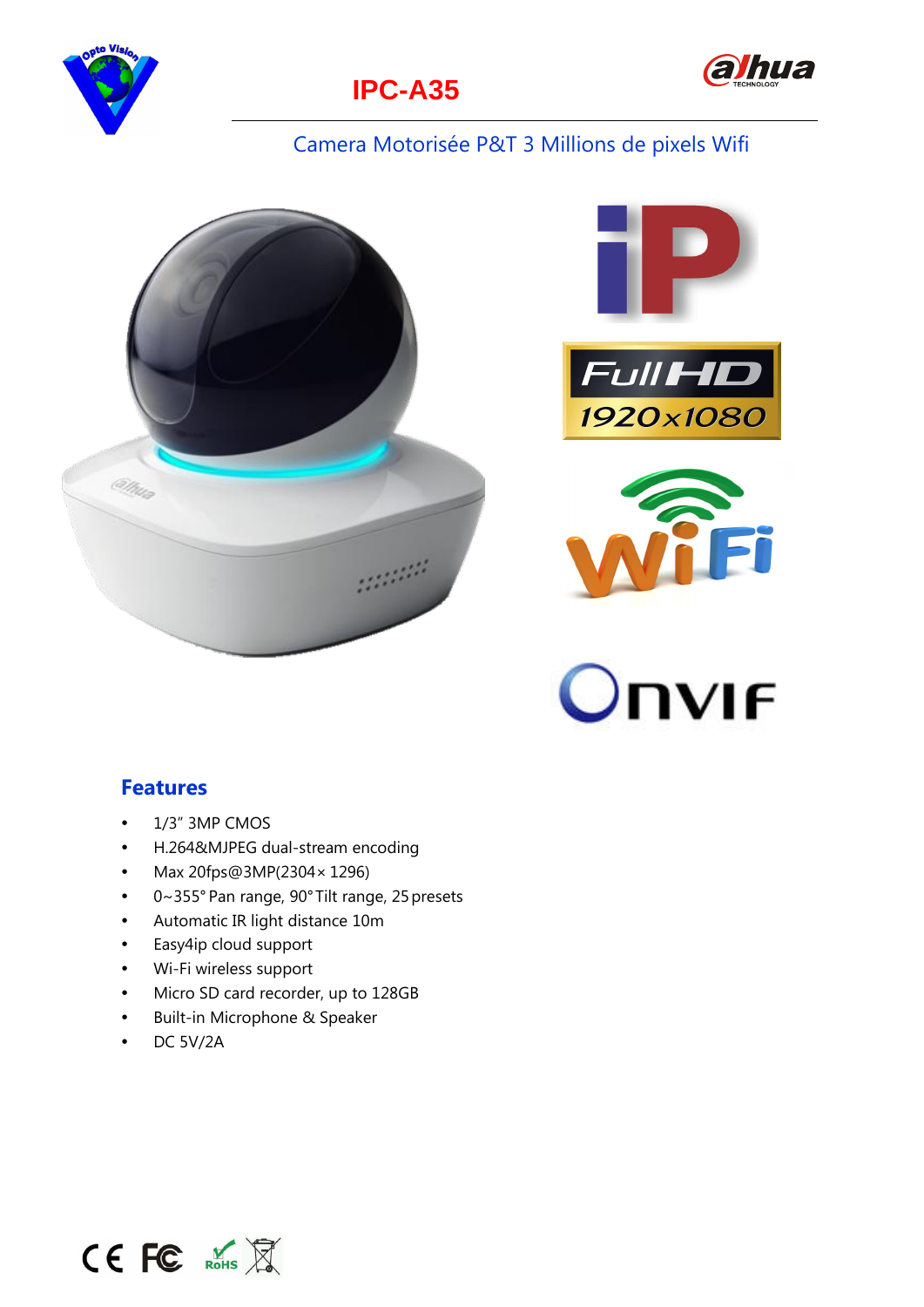

# **IPC-A35**

### **Technical Specifications**

| <b>Model</b>                    |             | <b>IPC-A35</b>                                                        |  |
|---------------------------------|-------------|-----------------------------------------------------------------------|--|
| <b>Camera</b>                   |             |                                                                       |  |
| <b>Image Sensor</b>             |             | 1/3" 3Megapixel CMOS                                                  |  |
| <b>Effective Pixels</b>         |             | 2304(H)x1536(V)                                                       |  |
| Scanning System                 |             | Progressive                                                           |  |
| <b>Electronic Shutter Speed</b> |             | Auto/Manual, 1/3(4)s~1/30000s                                         |  |
| Min. Illumination               |             | 0.01lux/F2.0(color),0lux/F2.0(IR on)                                  |  |
| S/N Ratio                       |             | More than 50dB                                                        |  |
| Video Output                    |             | N/A                                                                   |  |
| <b>Camera Features</b>          |             |                                                                       |  |
| Max. LEDs Length                |             | 10 <sub>m</sub>                                                       |  |
| Day/Night                       |             | Auto(ICR) / Color / B/W                                               |  |
| <b>Backlight Compensation</b>   |             | BLC / HLC / DWDR                                                      |  |
| <b>White Balance</b>            |             | Auto/Manual                                                           |  |
| Gain Control                    |             | Auto/Manual                                                           |  |
| Noise Reduction                 |             | 3D                                                                    |  |
| Lens                            |             |                                                                       |  |
| Focal Length                    |             | 3.6 <sub>mm</sub>                                                     |  |
| Max Aperture                    |             | F2.0                                                                  |  |
| <b>Focus Control</b>            |             | Manual                                                                |  |
| Angle of View                   |             | $H:77^{\circ}$                                                        |  |
| Lens Type                       |             | <b>Fixed Lens</b>                                                     |  |
| Mount Type                      |             | Board-in Type                                                         |  |
| PT                              |             |                                                                       |  |
| Pan/ Tilt Range                 |             | Pan: 0°~355°; Tilt: 0°~90°                                            |  |
| <b>Preset Speed</b>             |             | $100^{\circ}/s$                                                       |  |
| Preset                          |             | 25                                                                    |  |
| Tour                            |             | 8                                                                     |  |
| <b>Video</b>                    |             |                                                                       |  |
| Compression                     |             | H.264/H.264H/H.264B/MJPEG                                             |  |
| Resolution                      |             | 3MP/1080P/720P/VGA/QVGA                                               |  |
| Frame                           | Main Stream | 3MP(1~20fps)/1080P/720P(1~30fps)                                      |  |
| Rate                            | Sub Stream  | VGA/QVGA(1~30fps)                                                     |  |
| <b>Bit Rate</b>                 |             | H.264: 32Kbps~8192Kbps                                                |  |
| <b>Audio</b>                    |             |                                                                       |  |
| Compression                     |             | G.711A;G.711Mu;AAC                                                    |  |
| Interface                       |             | Built-in Mic & Speaker                                                |  |
| <b>Network</b>                  |             |                                                                       |  |
| Ethernet                        |             | RJ-45 (10/100Base-T)                                                  |  |
|                                 |             | Wi-Fi(IEEE802.11b/g/n)                                                |  |
| Wi-Fi                           |             | 50m(open field)                                                       |  |
| Protocol                        |             | IPv4/IPv6, HTTP, TCP/IP, UDP, UPnP, ICMP, IGMP, RTSP, RTP, SMTP, NTP, |  |